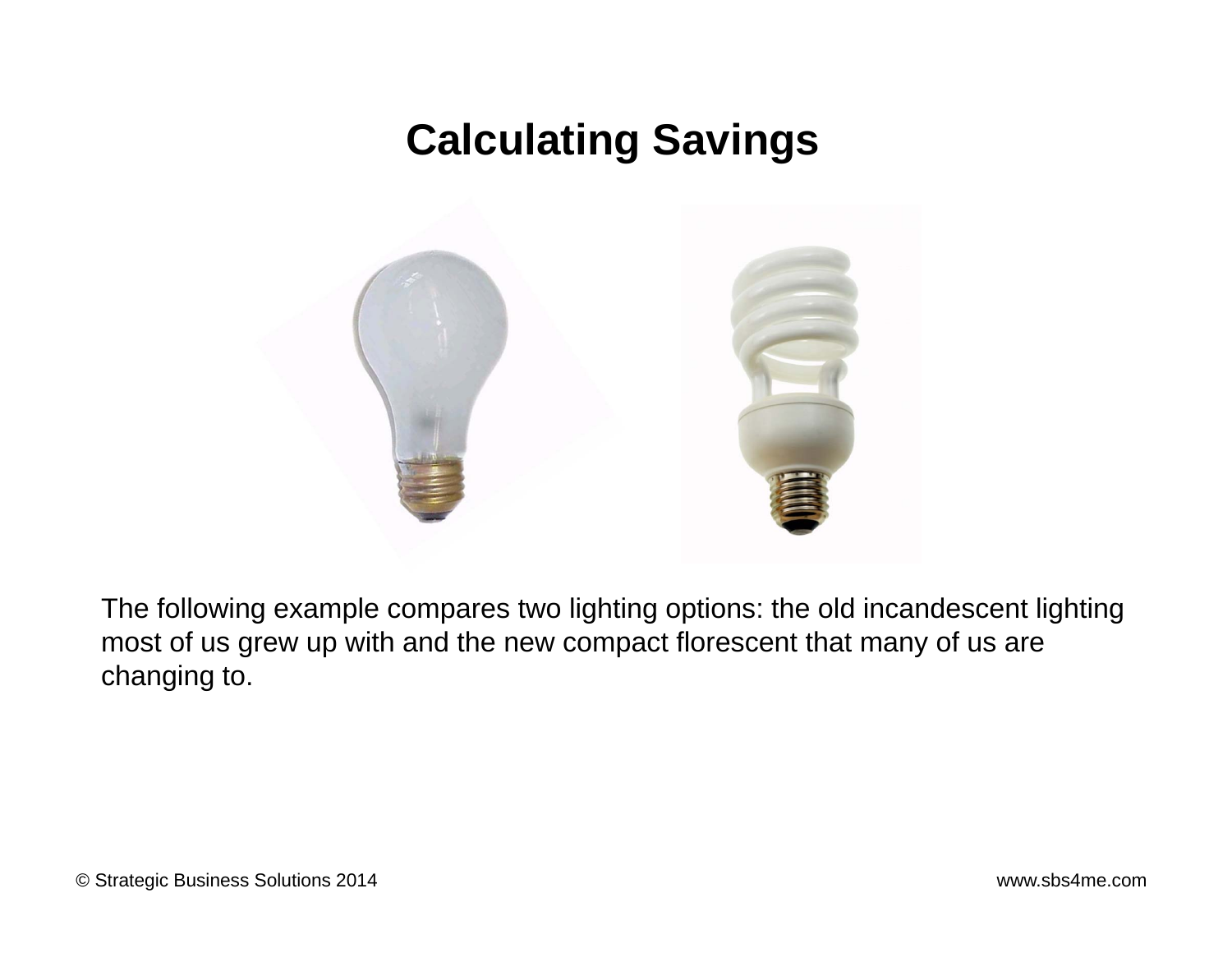In order to calculate the savings, we need some baseline information. This example looks at an office building, hotel, or plant where incandescent lighting is used.

| Question                                                            | <b>Answer</b> | <b>UOM</b>            |
|---------------------------------------------------------------------|---------------|-----------------------|
| 1 What is the unit price of the original product being<br>used?     | .45           | Dollar Value          |
| 1 What is the unit price of the replacement product?                | 3.50          | Dollar Value          |
| 2 Need to convert between Watts and Kilowatts,<br>enter: 1,000.     | 1,000         | 1,000                 |
| 2 Need to differentiate the old from the new price,<br>$enter: -1.$ | $-1$          | $-1$                  |
| 3 How many sockets are there in the plant?                          | 2,000         | <b>Physical Count</b> |
| 3 What does it cost in labor to perform each<br>installation?       | 10.00         | Dollar Value          |
| 3 What is the life, in hours, for the new lamp?                     | 8,000         | Number of Hours       |
| 3 What is the life, in hours, for the old lamp?                     | 1,000         | Number of Hours       |
| 3 What is the wattage for the new lamp?                             | 25            | 25 Watts              |
| 3 What is the wattage for the old lamp?                             | 100           | 100 watts             |
| How many days does the plant operate per year?                      | 250           | Number of Days        |
| How many hours does the plant operate per day?                      | 16            | Number of Hours       |
| What cost does the customer pay for a single<br>kilowatt?           | .06           | <b>Dollar Value</b>   |

Please note that the numbers are just examples and may not reflect your costs. This is just one example of how to measure Total Cost savings.

Note: calculators such as this can be built for any product or service that reduces the customer's total operating costs.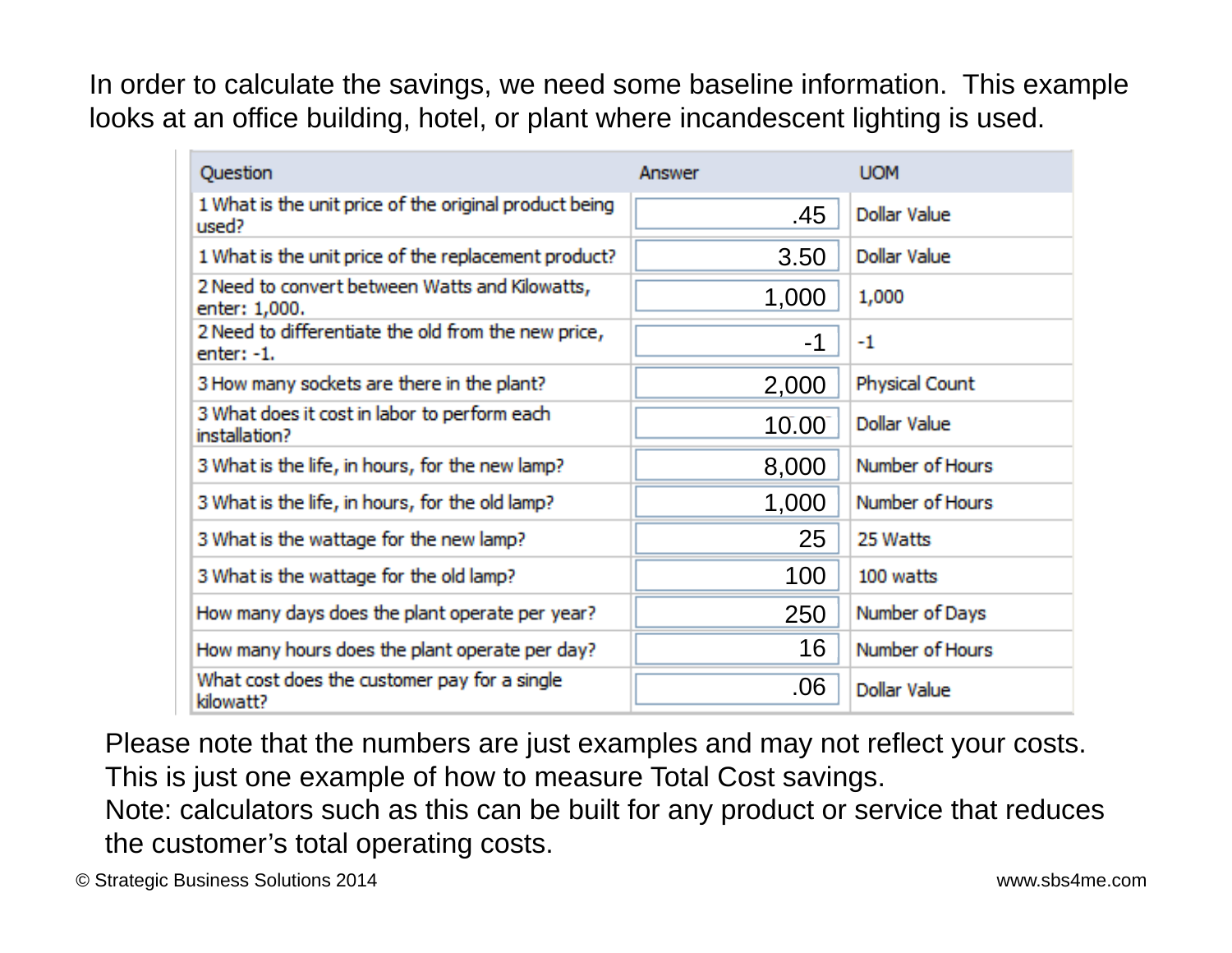Based on the information of the previous page, this customer would save \$106,100 per year for paying \$3.50 per light bulb verses the original \$0.45.

| <b>Expenditures Reductions</b>  |                                   |                         |                      |                                           |               |                                                    |                                                 |                                 | <b>Add</b>   | <b>X</b> Remove                         |
|---------------------------------|-----------------------------------|-------------------------|----------------------|-------------------------------------------|---------------|----------------------------------------------------|-------------------------------------------------|---------------------------------|--------------|-----------------------------------------|
| <b>TCO Component</b>            | <b>Dollar Type</b><br>(Hard/Soft) |                         | One Time/On<br>Going | <b>Used/Not Used</b>                      |               | (A) Annual<br><b>Quantities</b><br><b>Impacted</b> |                                                 | (B) Price<br><b>Differences</b> |              | <b>Annual Savings</b><br>$(A^*B)$       |
| New Lamp                        | <b>Hard Dollar</b>                |                         | On Goina             | Used                                      |               |                                                    | 1,000.00                                        | $-53.50$                        |              | $-53.500.00$                            |
| Old Lamp                        | <b>Hard Dollar</b>                |                         | On Goina             | Used                                      |               |                                                    | 8,000,00                                        | \$0.45                          |              | \$3,600.00                              |
| Utilities: Lighting Electricity | <b>Hard Dollar</b>                |                         | On Going             | Used                                      |               |                                                    | 600,000.00                                      | \$0.06                          |              | \$36,000.00                             |
|                                 |                                   |                         |                      |                                           |               |                                                    |                                                 | Annual Expenditures Impact      |              | \$36,100.00                             |
| <b>Process Improvements</b>     |                                   |                         |                      |                                           |               |                                                    |                                                 |                                 | <b>G</b> Add | X Remove                                |
| <b>TCO Component</b>            | <b>Dollar Type</b><br>(Hard/Soft) | <b>One</b><br>Going     | Used/                | (A)Past<br>Time/ On Not Used Process Cost |               | (B) Frequency<br>of Past Use                       | (C) Current<br><b>Process Cost</b>              | (D) Frequency<br>of Current Use |              | <b>Process Savings</b><br>$(A*B)-(C*D)$ |
| Installation: cost              | <b>Hard Dollar</b>                | On Goina                | Used                 | \$10.00                                   |               | 8,000.00                                           | \$10.00                                         |                                 | 1,000.00     | \$70,000.00                             |
|                                 |                                   |                         |                      |                                           |               |                                                    |                                                 | <b>Annual Process Impact</b>    |              | \$70,000.00                             |
| <b>Services Provided</b>        |                                   |                         |                      |                                           |               |                                                    |                                                 |                                 | <b>G</b> Add | X Remove                                |
| <b>TCO Component</b>            | <b>Dollar Type</b><br>(Hard/Soft) | One Time/ On<br>Goina   |                      | Used/Not<br><b>Used</b>                   | (or Training) | (A) Value of Services                              | (B) Time Involved (or<br><b>People Trained)</b> |                                 |              | Value Added (A*B)                       |
|                                 |                                   |                         |                      |                                           |               |                                                    |                                                 | <b>Annual Services Impact</b>   |              | \$0.00                                  |
| <b>Other Savings</b>            |                                   |                         |                      |                                           |               |                                                    |                                                 |                                 | Add          | <b>X</b> Remove                         |
| <b>TCO Component</b>            |                                   | Dollar Type (Hard/Soft) |                      |                                           |               | <b>One Time/ On Going</b>                          |                                                 | <b>Used/Not Used</b>            |              | <b>Value of Saving</b>                  |
|                                 |                                   |                         |                      |                                           |               |                                                    |                                                 | Annual Impact (Other)           |              | \$0.00                                  |
|                                 |                                   |                         |                      |                                           |               |                                                    |                                                 | <b>Estimated Annual Impact</b>  |              | \$106,100.00                            |
|                                 |                                   |                         |                      |                                           |               |                                                    |                                                 | Save And Exit                   |              | Save v Back                             |

How is this savings calculated? By evaluating three cost drivers:

1. Price: while the new product costs more per unit, it lasts longer, requiring fewer units

2. Energy: The new lamp only uses 25 watts versus the 100 watts used by the old lamp

3. Installation or personnel costs: since the new bulb lasts longer (8 times as long) maintenance time can be reduced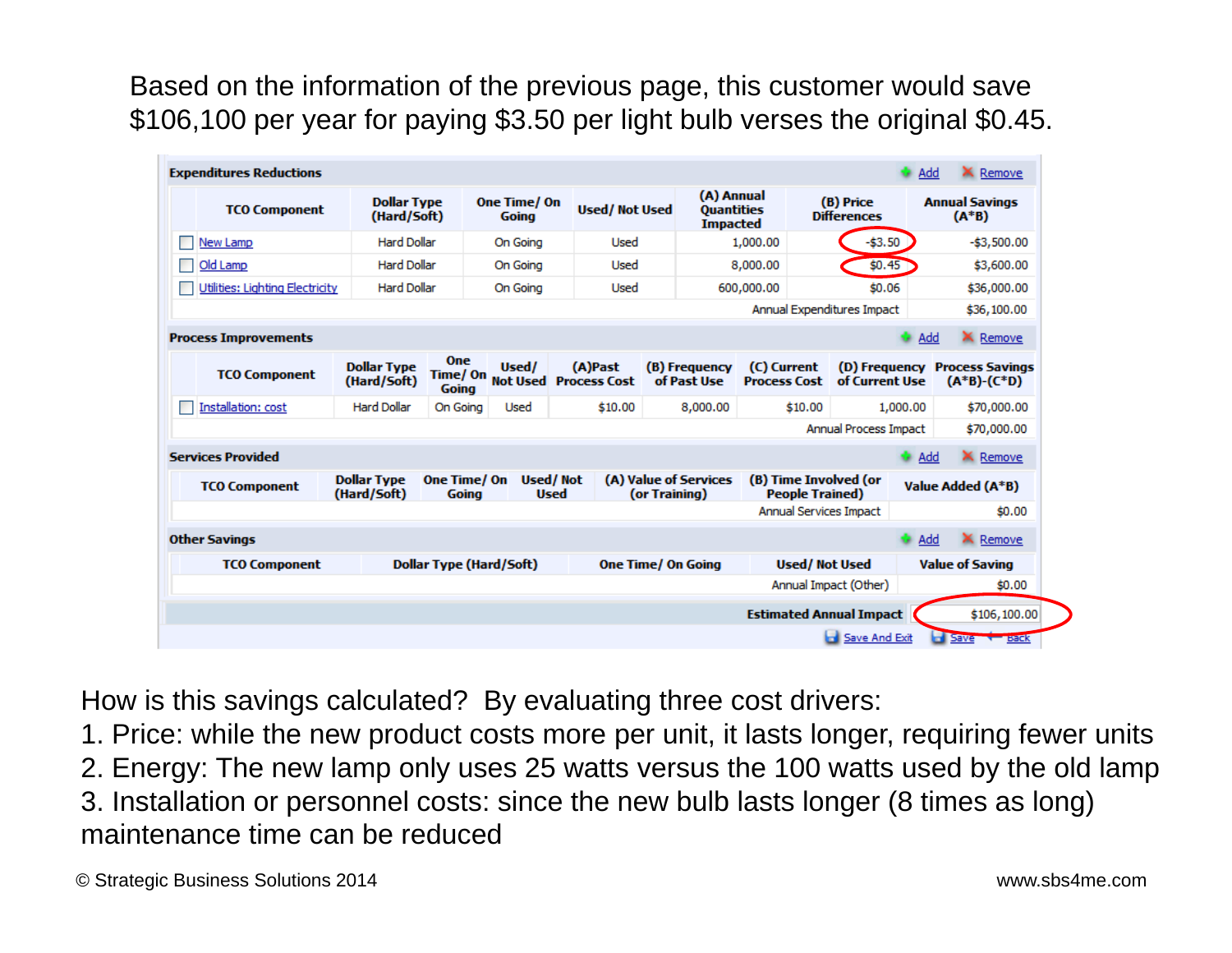So how can you know the savings are real?

In this case, the saving calculations can be followed below:

- 1. The plant operates for 250 days a year (how many days the lights are on)
- 2. Multiplied by the hours per day the lights are on (16) and you get the hours per year all the lights are on.
- 3. Multiply this by 2,000, the number of lights in this building and you get the energy hours consumed per year.
- 4. If you then multiply this by the difference in wattage (100 vs 25 watts) you get the energy reduction

|                       |                                | Formula Box - Expenditures Reductions - Utilities: Lighting Electricity | Refresh Formula del Save + Back |
|-----------------------|--------------------------------|-------------------------------------------------------------------------|---------------------------------|
|                       | (A) Annual Quantities Impacted |                                                                         |                                 |
|                       | <b>Enter Formula</b>           | (((250.00*16.00)*2000.00)*(100.00-25.00))/1000.00                       | Help                            |
|                       | <b>Value</b>                   | <b>Description</b>                                                      |                                 |
|                       | 250.00                         | How many days does the plant operate per year?                          |                                 |
|                       | 16.00                          | How many hours does the plant operate per day?                          |                                 |
|                       | 2000.00                        | 3 How many sockets are there in the plant?                              |                                 |
|                       | 100.00                         | 3 What is the wattage for the old lamp?                                 |                                 |
|                       | 25.00                          | 3 What is the wattage for the new lamp?                                 |                                 |
|                       | 1000.00                        | 2 Need to convert between Watts and Kilowatts, enter: 1,000.            |                                 |
|                       |                                |                                                                         |                                 |
| (B) Price Differences |                                |                                                                         |                                 |
|                       | <b>Enter Formula</b>           | 0.06                                                                    | Help                            |
|                       | <b>Value</b>                   | <b>Description</b>                                                      |                                 |
|                       | 0.06                           | What cost does the customer pay for a single kilowatt?                  |                                 |
|                       |                                |                                                                         |                                 |

© Strategic Business Solutions 2014 www.sbs4me.com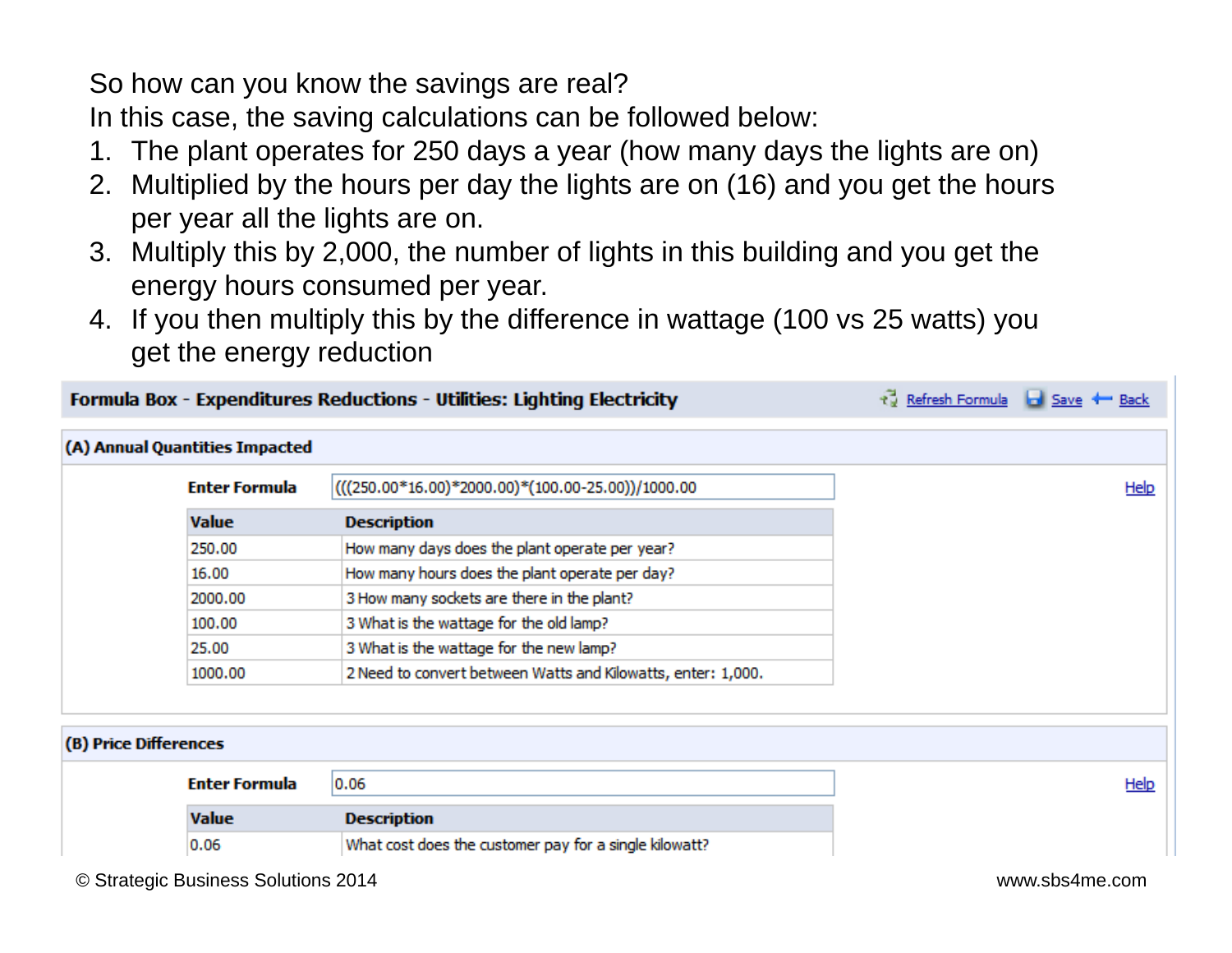Strategic Business Solutions

Report Date: 5/18/11

| <b>Event Name:</b>                                            |                                                                                                | Lamp Substitution                                                                                                |                                 |                                                                                                                                                                                                                                                |                            |                                       |                                 |  |                                                              |
|---------------------------------------------------------------|------------------------------------------------------------------------------------------------|------------------------------------------------------------------------------------------------------------------|---------------------------------|------------------------------------------------------------------------------------------------------------------------------------------------------------------------------------------------------------------------------------------------|----------------------------|---------------------------------------|---------------------------------|--|--------------------------------------------------------------|
| <b>Customer:</b>                                              | Consol                                                                                         |                                                                                                                  |                                 | Record Number:                                                                                                                                                                                                                                 |                            |                                       | 2011-02-25-10-2533-TIM          |  |                                                              |
| <b>Division / Plant:</b>                                      | Loveridge                                                                                      |                                                                                                                  |                                 | <b>Customer Contract:</b>                                                                                                                                                                                                                      |                            | (General)                             |                                 |  |                                                              |
| <b>Cuctomer Contact:</b>                                      |                                                                                                | Tim Underhill: Purchasing Super                                                                                  |                                 | <b>Solution Provider:</b>                                                                                                                                                                                                                      |                            |                                       |                                 |  | Strategic Business Solutions: Tim Underhill                  |
| Decoriptor:                                                   |                                                                                                |                                                                                                                  |                                 | <b>Provider Location:</b>                                                                                                                                                                                                                      |                            |                                       | Northeast: 29-Boston            |  |                                                              |
| Objectives:                                                   |                                                                                                | <b>Reduced Energy Usage</b>                                                                                      |                                 | Inductry:                                                                                                                                                                                                                                      |                            | Mining                                |                                 |  |                                                              |
|                                                               |                                                                                                | <b>Increase Operating Profit</b><br>Green Initiatives                                                            |                                 |                                                                                                                                                                                                                                                | <b>Supply Chain</b>        | <b>GE Lighting</b>                    |                                 |  |                                                              |
|                                                               |                                                                                                |                                                                                                                  |                                 | <b>Commodity Service</b><br>Group:                                                                                                                                                                                                             |                            | Lighting                              |                                 |  |                                                              |
|                                                               |                                                                                                |                                                                                                                  |                                 | Status:                                                                                                                                                                                                                                        |                            | Proposed                              |                                 |  |                                                              |
|                                                               |                                                                                                |                                                                                                                  |                                 | <b>Start Dato:</b>                                                                                                                                                                                                                             |                            | 2/25/11                               |                                 |  |                                                              |
| <b>Estimated Annual</b>                                       | \$106,100.00                                                                                   |                                                                                                                  |                                 | Date Changed:                                                                                                                                                                                                                                  |                            | 2/25/11                               |                                 |  |                                                              |
| Impact:<br><b>Notec</b>                                       |                                                                                                |                                                                                                                  |                                 |                                                                                                                                                                                                                                                |                            |                                       |                                 |  |                                                              |
| 2) to help them achieve their Green initiatives.<br>Solution: |                                                                                                |                                                                                                                  |                                 | We reviewed a number of options with them and after evaluating the benefits the team chose to evaluate a change in<br>lamps. Once this strategy was selected we audited their current system and calculated the savings and energy consumption |                            |                                       |                                 |  |                                                              |
| Results:                                                      | reductions that would accrue.<br>- reduced energy costs<br>- reduced maintenance time required | - significant reduction in energy consumption<br>- reduced consumption of the munber of lamps utilized each year |                                 |                                                                                                                                                                                                                                                |                            |                                       |                                 |  |                                                              |
|                                                               | TCO Category: Expenditures Reductions                                                          |                                                                                                                  |                                 |                                                                                                                                                                                                                                                |                            |                                       |                                 |  |                                                              |
| <b>TCO Component</b>                                          |                                                                                                |                                                                                                                  | Dollar Type Saving Type         | (A) Annual Quantities<br>Impacted                                                                                                                                                                                                              |                            |                                       | (B) Price<br><b>Differences</b> |  |                                                              |
|                                                               |                                                                                                | Hard Savings On Going                                                                                            |                                 | 1,000.00                                                                                                                                                                                                                                       |                            | $-53.50$                              |                                 |  |                                                              |
| <b>TCO Component</b>                                          |                                                                                                | Dollar Type Saving Type                                                                                          |                                 | (A) Annual Quantities<br><b>Impacted</b>                                                                                                                                                                                                       |                            |                                       | (B) Price<br><b>Differences</b> |  | Annual Savings (A*B)<br>$-53,500.00$<br>Annual Savings (A*B) |
|                                                               |                                                                                                | Hard Savings On Going                                                                                            |                                 | 8,000.00                                                                                                                                                                                                                                       |                            | \$0.45                                |                                 |  |                                                              |
| <b>TCO Component</b>                                          |                                                                                                | Dollar Type Saving Type                                                                                          |                                 | (A) Annual Quantities<br><b>Impacted</b>                                                                                                                                                                                                       |                            |                                       | (B) Price<br><b>Differences</b> |  |                                                              |
| New Lamp<br>Old Lamp<br>Utlities: Lighting Electricity        |                                                                                                | Hard Savings On Going                                                                                            |                                 | 600.000.00                                                                                                                                                                                                                                     |                            | \$0.06                                |                                 |  | \$3,600.00<br>Annual Savings (A*B)<br>\$36,000.00            |
|                                                               |                                                                                                |                                                                                                                  |                                 |                                                                                                                                                                                                                                                | Annual Expenditure Impact: |                                       |                                 |  | \$38,100.00                                                  |
|                                                               | TCO Category: Process Improvements                                                             |                                                                                                                  |                                 |                                                                                                                                                                                                                                                |                            |                                       |                                 |  |                                                              |
| <b>TCO</b><br>Component                                       |                                                                                                | Dollar Type Saving Type                                                                                          | (A) Pact<br><b>Process Cost</b> | (B) Frequency<br>of Pact Uce                                                                                                                                                                                                                   |                            | (C)<br>Current<br><b>Process Cost</b> | of Current<br>Use               |  | (D) Frequency Process Savings<br>$(A^*B) - (C^*D)$           |

Add in a write up, and you have a sample report that allows you to discuss the benefits of substituting products.

Not only does this show the potential total cost savings, it also points out why some customer personnel (maintenance and/or operations for example) might want to work with a supplier that offers products and services that cost more, but save them time and other costs.

Purchasing: imagine being able to evaluate suppliers on a Total Cost basis, how would having such reports help you hake sound financial purchasing decisions?

Sales: imagine being able to prove you are the lowest total cost supplier. Imagine the competitive advantage it could create.

© Strategic Business Solutions 2014 www.sbs4me.com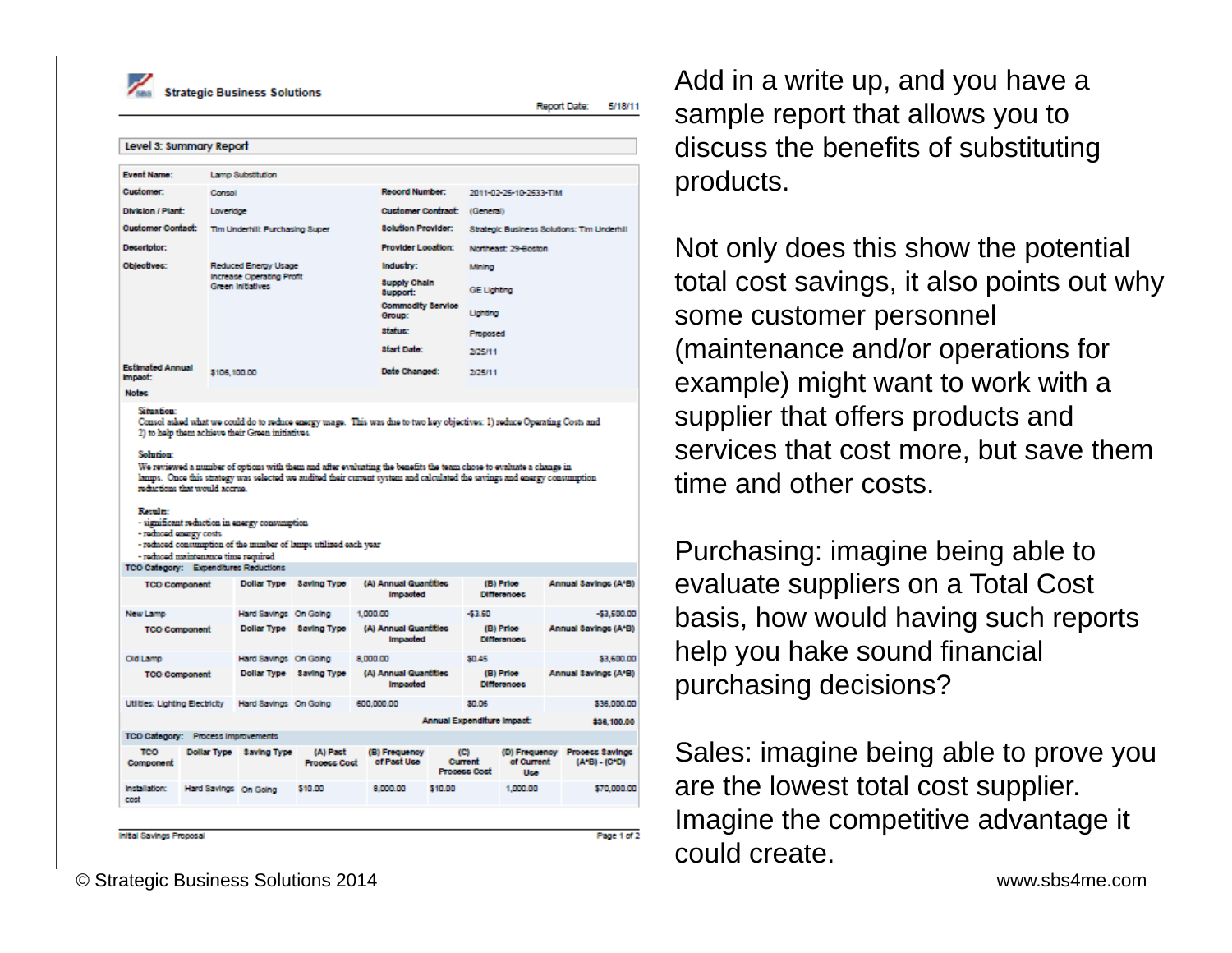Now imagine the impact if you could use this to understand the Return on Investment and Payback periods from such products.

| <b>Cumulative Yearly Calculation</b>                          | <b>Feb 2010-11 First</b><br>Year | Feb 2011-12<br><b>Second Year</b> | <b>Feb 2012-13 Third</b><br>Year | Feb 2013-14<br><b>Fourth Year</b> | Feb 2014-15 Fifth<br>Year |
|---------------------------------------------------------------|----------------------------------|-----------------------------------|----------------------------------|-----------------------------------|---------------------------|
| <b>Carry Over</b>                                             | \$0.00                           | \$106,100.00                      | \$212,200.00                     | \$318,300.00                      | \$424,400.00              |
| <b>Investments</b>                                            | ( \$3,500.00)                    | ( \$3,500.00)                     | ( \$3,500.00)                    | ( \$3,500.00)                     | ( \$3,500.00)             |
| Savings (Return)                                              | \$109,600.00                     | \$109,600.00                      | \$109,600.00                     | \$109,600.00                      | \$109,600.00              |
| <b>Annual Impact (Net Profit)</b>                             | \$106,100.00                     | \$106,100.00                      | \$106,100.00                     | \$106,100.00                      | \$106,100.00              |
| <b>Cumulative Impact (Cumulative Profit)</b>                  | \$106,100.00                     | \$212,200.00                      | \$318,300.00                     | \$424,400.00                      | \$530,500.00              |
| ROI= Annual Impact (Net Profit)/Investment                    | 3,031%                           | 3,031%                            | 3,031%                           | 3,031%                            | 3,031%                    |
| <b>Payback Period</b>                                         |                                  | Approx. 0 year(s) and 0 month(s)  |                                  |                                   |                           |
| <b>Cumulative Profit Over a 5 Years Period</b>                | \$530,500.00                     |                                   |                                  |                                   |                           |
| \$500000 -<br>\$450000 -                                      |                                  |                                   |                                  |                                   |                           |
| \$400000 -<br>\$350000 -<br>\$300000 -<br>\$250000 -          |                                  |                                   |                                  |                                   |                           |
| \$200000 -<br>\$150000 -<br>\$100000 -<br>\$50000 -<br>$$0 -$ |                                  |                                   |                                  |                                   |                           |

© Strategic Business Solutions 2014 www.sbs4me.com